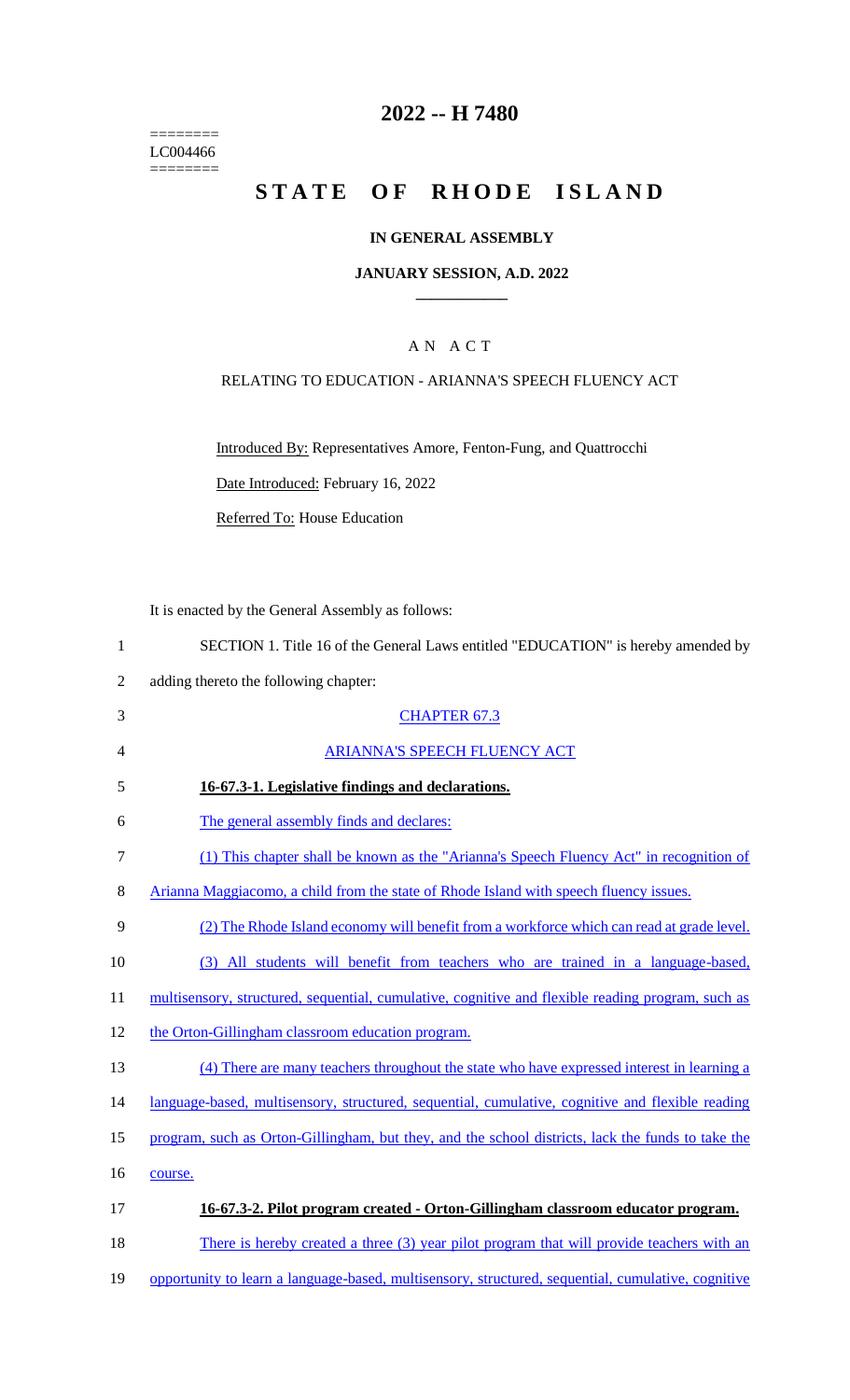1 and flexible reading program, such as Orton-Gillingham up to and until June 30, 2025. **16-67.3-3. Department of elementary and secondary education responsibilities.** (a) The department of elementary and secondary education (the "department") shall disseminate, using web-based technology, research-based best-practice methods by which the state 5 and district school boards and committees shall evaluate and improve the professional development system of teachers in regard to student speech fluency. (b) The department shall also disseminate, using web-based technology, professional development in the use of integrated digital instruction at schools that include middle grades. **16-67.3-4. Teacher professional development and training.** 10 No later than September 1, 2022, the department shall develop and make available on its 11 website resources to assist school districts in developing a program to ensure all teachers and school 12 administrators have access to materials to support professional awareness of best practices on: (1) Recognition of the characteristics of student speech fluency pathology; and (2) Evidence-based interventions and accommodations for student speech fluency pathology. **16-67.3-5. Appropriation for teacher training.** 17 The general assembly for fiscal year beginning July 1, 2022 and for each year thereafter until July 1, 2025, shall appropriate a minimum of fifty thousand dollars (\$50,000) for teacher 19 training in the Orton-Gillingham classroom educator program or similar program as designated by 20 the department of education. **16-67.3-6. Rules and regulations.** 22 The department shall promulgate rules, regulations, and procedures for teachers and/or school districts to seek funding and/or reimbursement for funds expended for training in the Orton-24 Gillingham classroom educator program. Funding and/or reimbursement shall be provided in compliance with the rules, regulations and procedures promulgated by the department for courses 26 consisting of at least five (5) days of training up to a maximum of ten (10) days of training in the Orton-Gillingham classroom educator program. **16-67.3-7. Reporting required - Sunset provision.** (a) On or before January 31, 2025, the department shall submit to the general assembly, a report on the program that shall include the number of teachers who participated in the training program and the districts in which they taught. (b) Unless extended by the general assembly, the Orton-Gillingham classroom educator 33 pilot program and the provisions of this chapter shall sunset on July 1, 2025.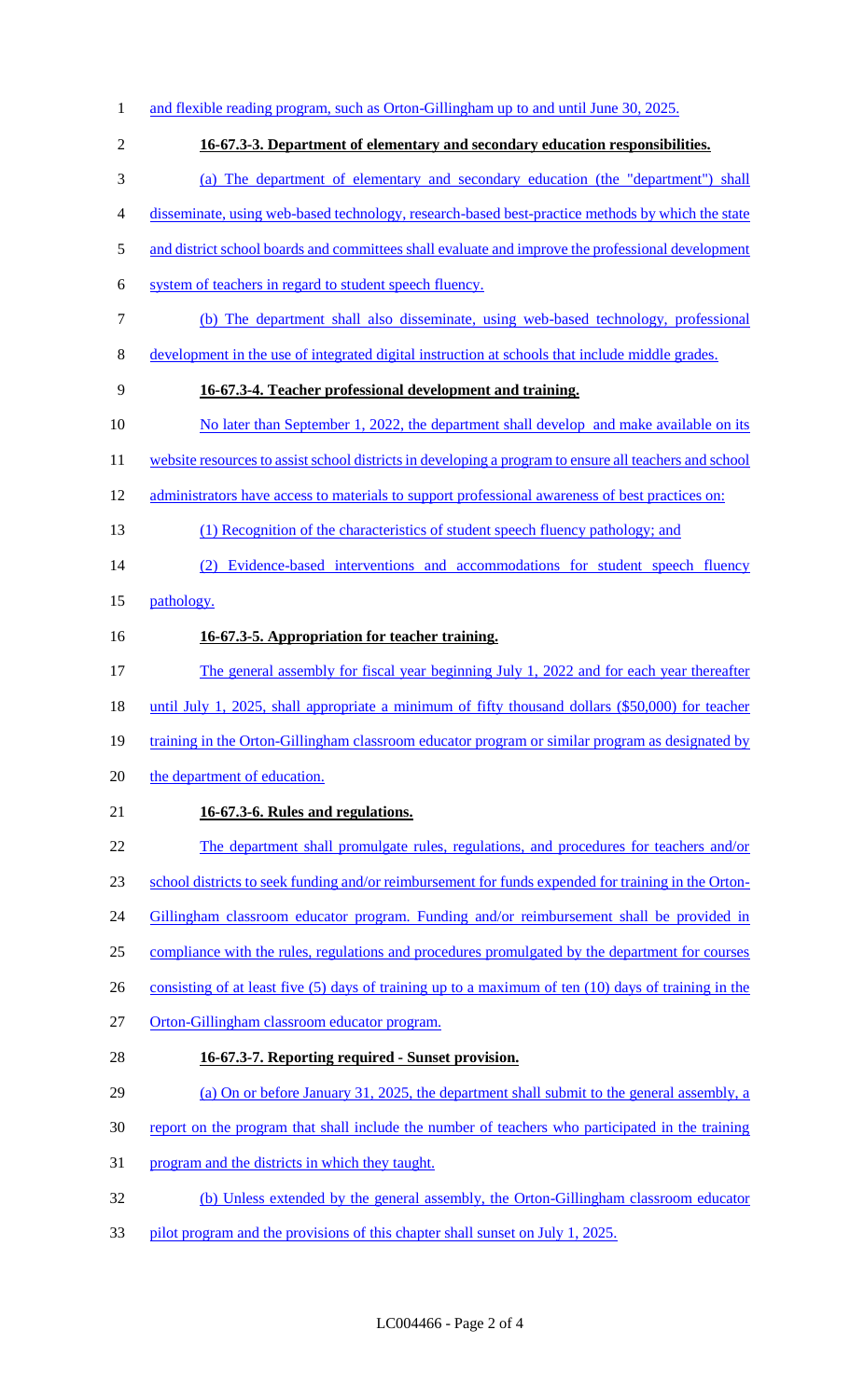$=$ LC004466 ========